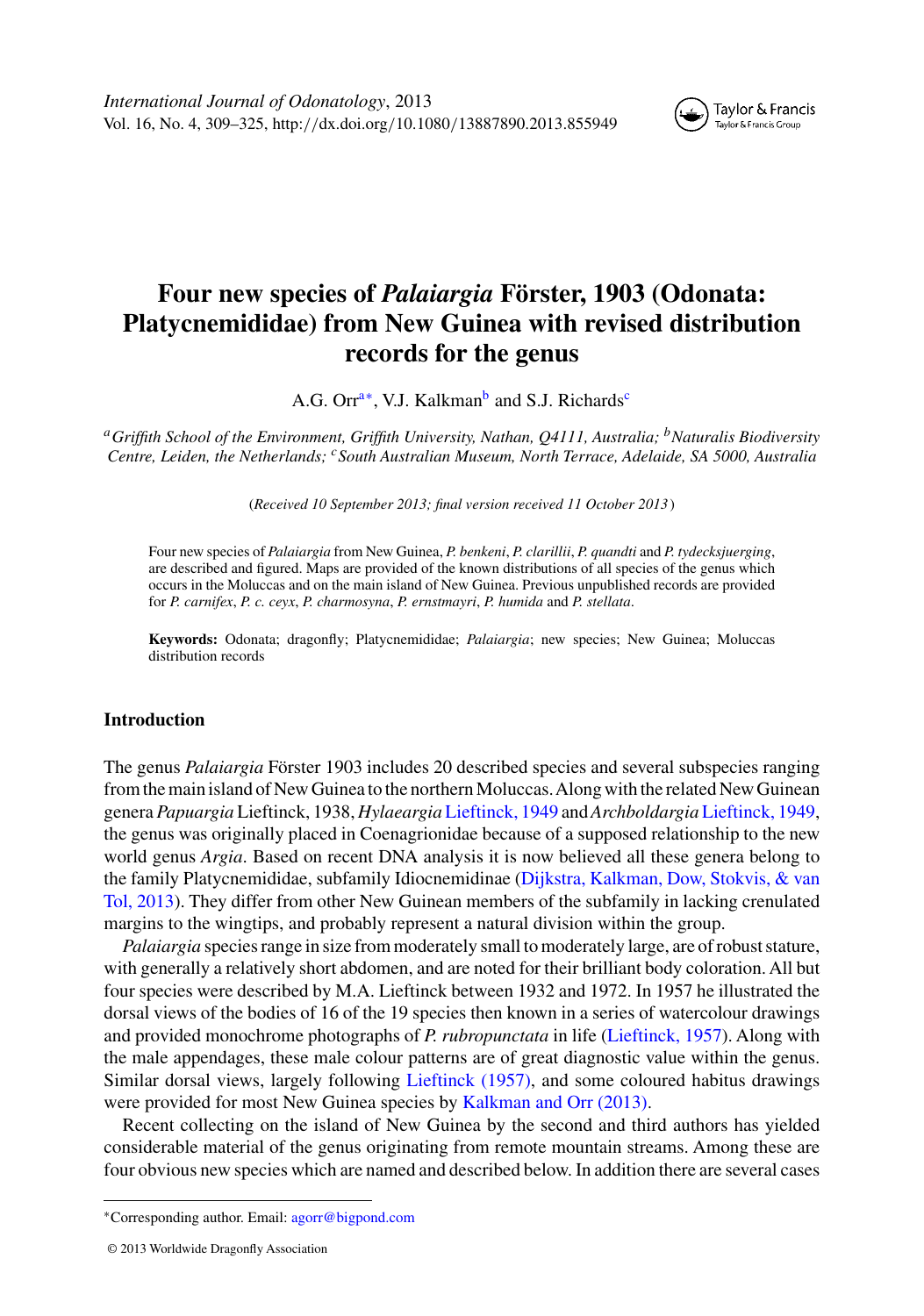in which only very teneral specimens are available and identification is uncertain, particularly as the male colour pattern is often undeveloped and obscure. It is therefore possible that among this material are one or two new species which cannot at present be properly diagnosed. Throughout the text the following museum acronyms are used: QM (Queensland Museum, Brisbane, Australia), RMNH (Naturalis Biodiversity Centre, Leiden, the Netherlands), SAM (South Australian Museum, Australia).

# **Descriptions of new species**

# *Palaiargia benkeni* **sp. nov.**

(Figures 1a, 3a, 4a, 5a, b)

# *Material examined*

Holotype  $\sigma$ . Indonesia, Papua province, Lelambo, alt. 900 m asl  $[04°01'59''$  S,  $139°47'13''$  El, small mostly shaded brook, V.J. Kalkman leg., 26 October 2008. Deposited in RMNH (RMNH.INS.500635). Paratypes  $2 \sigma \sigma$  same locality and collector as holotype; 1 $\sigma$  24 October 2008 (RMNH.INS.500627), 1♂ 25 October 2008 (RMNH.INS.500628). Both deposited in RMNH.

# *Etymology*

The specific epithet *benkeni* is a noun in the genitive case, named after Theo Benken in recognition of his generous support for Odonata research in New Guinea through the International Dragonfly Fund (IDF).

# *Diagnosis*

A medium sized robustly built damselfly with longish abdomen (Figure [1a](#page-2-0)). Bright blue markings anteriorly on head, sides of thorax and dorsally on abdominal segments 1–4 and 8–10. Head with red postocular spots on some specimens which may be common in life. Male readily separated from *P. halcyon* Lieftinck, 1938, which species it most closely resembles, by the shape of the male anal appendages, and by the red postocular markings where present.

# *Description of male holotype*

*Head.* Labium black. Labrum with strongly convex anterior margin; black. Anteclypeus narrow and black. Postclypeus mainly bright cerulean blue, a little obscured anteriorly. Frons and upper part of genae with broad transverse bright blue band running from eye to eye and extending posteriorly to hind margin of antennal sockets. Remainder of head black with red postocular spots, small and weakly defined. Antennal segment 1 blue, remaining segments black.

*Thorax.* Prothorax sepia to black, sides of median lobe pale blue. In profile anterior lobe slightly raised and separated from the median lobe by a transverse groove; median lobe with bulbous dorsal prominence on either side separated by a longitudinal median furrow; only very slight groove between median and posterior lobe which is narrow and slightly raised, produced laterally to form thin rounded projections bearing tufts of long dark setae (Figure [3a](#page-4-0)). Synthorax robust, overall bearing fine sparse black setae. Dorsum (mesepisternum) entirely black. Mesepimeron dark reddish brown, ventral half with narrow pale blue streak on posterior margin contiguous with a broad pale blue band covering much of metepisternum but with anterior squarish infuscation dorsally; metepimeron with similar obscure blue patch, separated from that on metepisternum by chocolate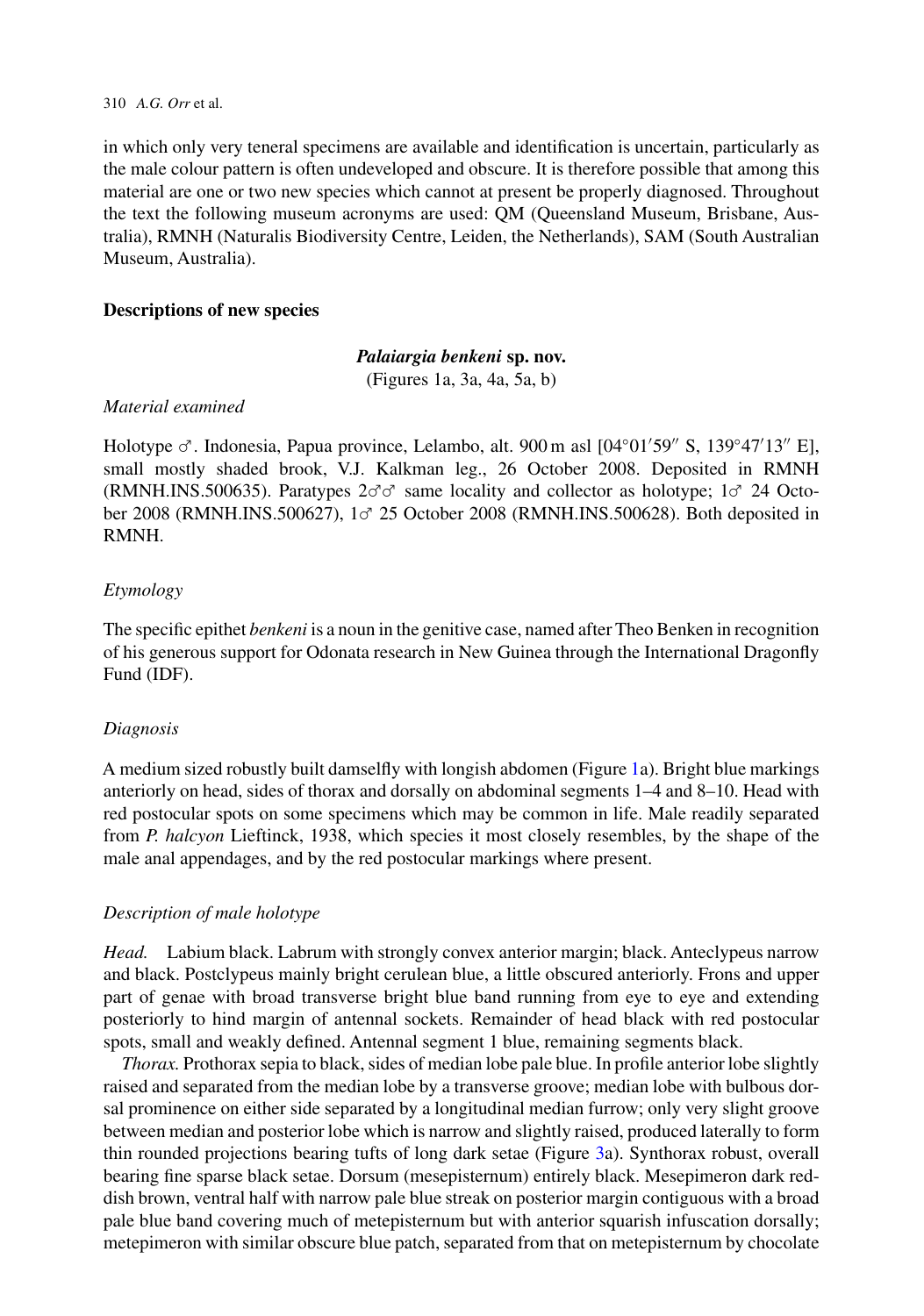<span id="page-2-0"></span>

Figure 1. *Palaiargia* species in life: (a) *P. benkeni* ♂ type; (b) *P. quandti* ♂ type; (c) *P. clarillii* holotype ♂.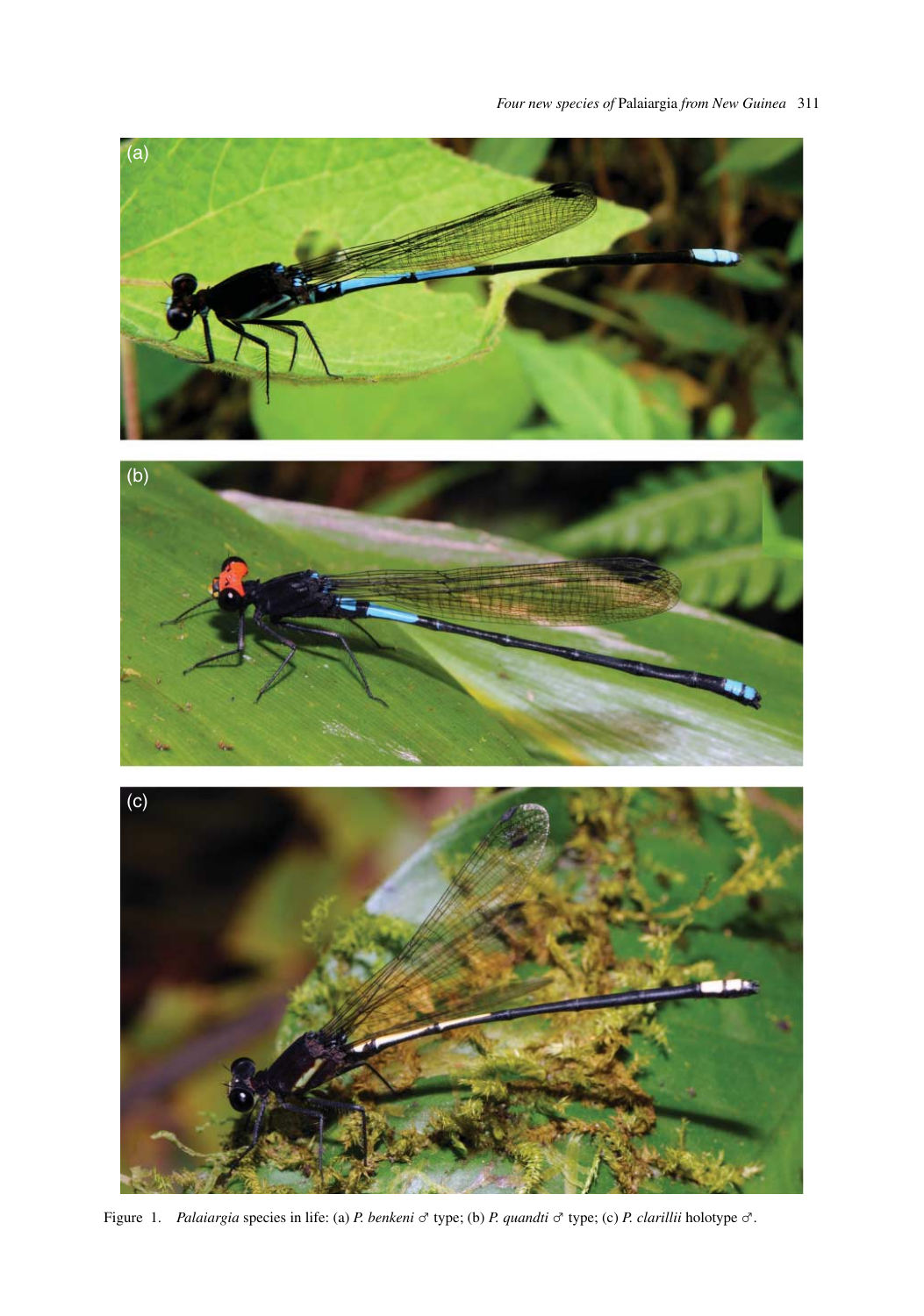<span id="page-3-0"></span>

Figure 2. *Palaiargia* species in life: (a) *P. clarillii* ♀ paratype; (b) *P. tydecksjuerging* ♂ holotype; (c) ?*P. tydecksjuerging* ♀ (non type).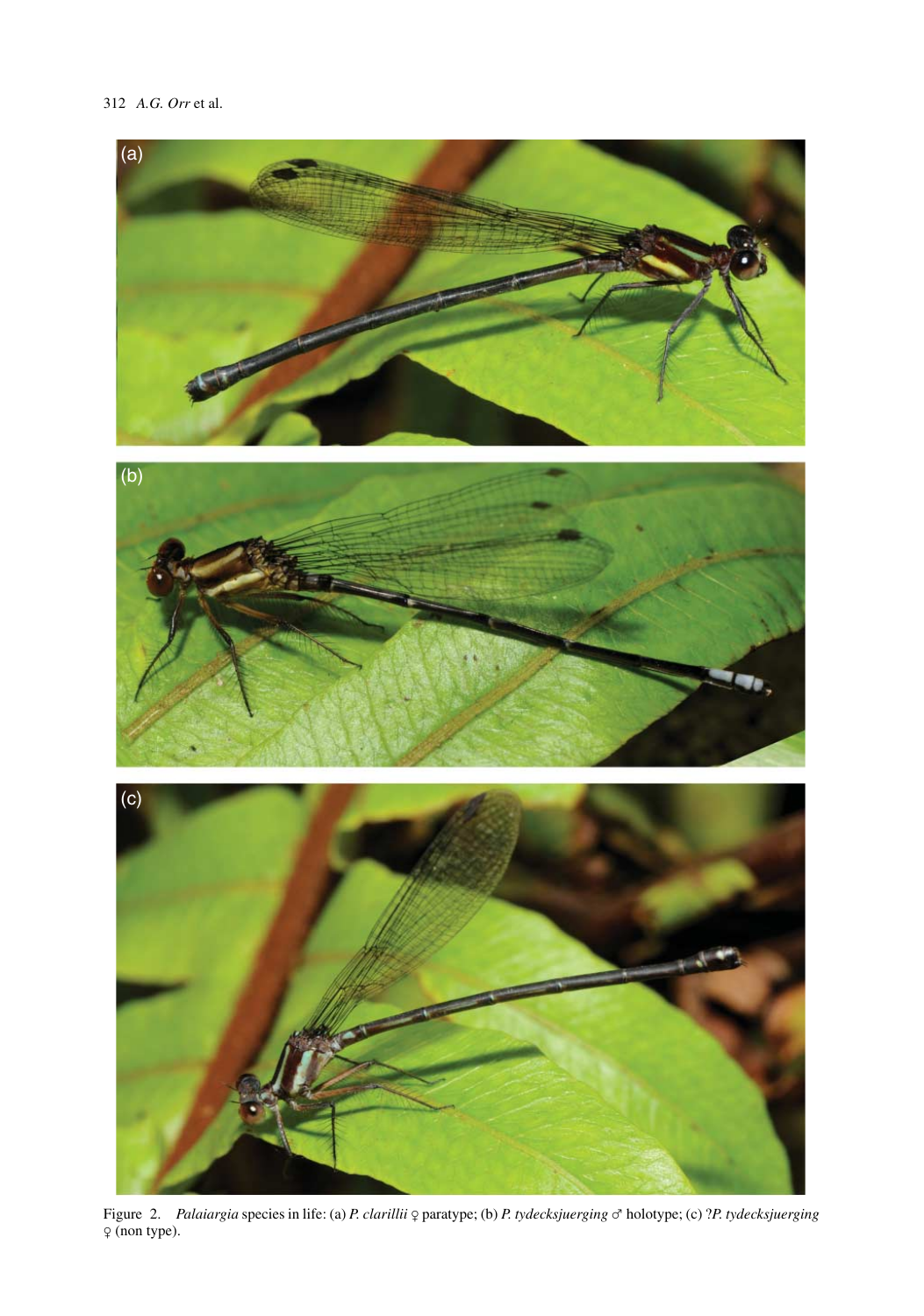<span id="page-4-0"></span>

Figure 3. Posterior lobe of ♂ prothorax: (a) *P. benkeni*; (b) *P. clarillii*; (c) *P. quandti*; (d) *P. tydecksjuerging*.

band along metapleural suture. Venter pale blue with indistinct infuscation, especially posteriorly. Legs long, black, femora and tibiae bearing long dark spines. All coxae with posterolateral pale blue patch.

*Wings.* Long and narrow with rounded tips. Overall hyaline (specimen young). Venation normal for genus but moderately dense; Px–17,16:16,17. Pterostigmata slightly skewed narrow diamond shape, dark sepia.

*Abdomen.* Moderately stout; overall black marked with cerulean blue as follows (Figure 4a): S1 with dark, convex basal patch dorsally reaching about halfway, elsewhere entirely blue on dorsum and sides; S2 with dorsal goblet-like mark with base, directed caudad, rounded and not quite reaching posterior margin; S3 broad dorsal streak almost meeting apex, narrowed caudad with subapical constriction; S4 with dorsal streak in basal  $2/3$ rds tapering to a rounded point; S8–10 almost entirely blue dorsally except for fine black margin separating segments and a narrow basal black band on S8. Appendages matt black. In lateral view (Figure [5a](#page-5-0)) superiors thin, straight and tapered to a rounded point, about same length as dorsum of S10; thin sub-basal ventral tooth present; in lateral view inferiors considerably shorter than superiors; broad based and tapering abruptly to a fine point apically. In dorsal view (Figure [5b](#page-5-0)) superior appendages long, thin and tapering to a rounded point; tips of inferiors strongly incurved; tips visible in dorsal view and obviously forcipate in ventral view.



Figure 4. Dorsal view of ♂ abdomen: (a) *P. benkeni*; (b) *P. clarillii*; (c) *P. quandti*; (d) *P. tydecksjuerging*.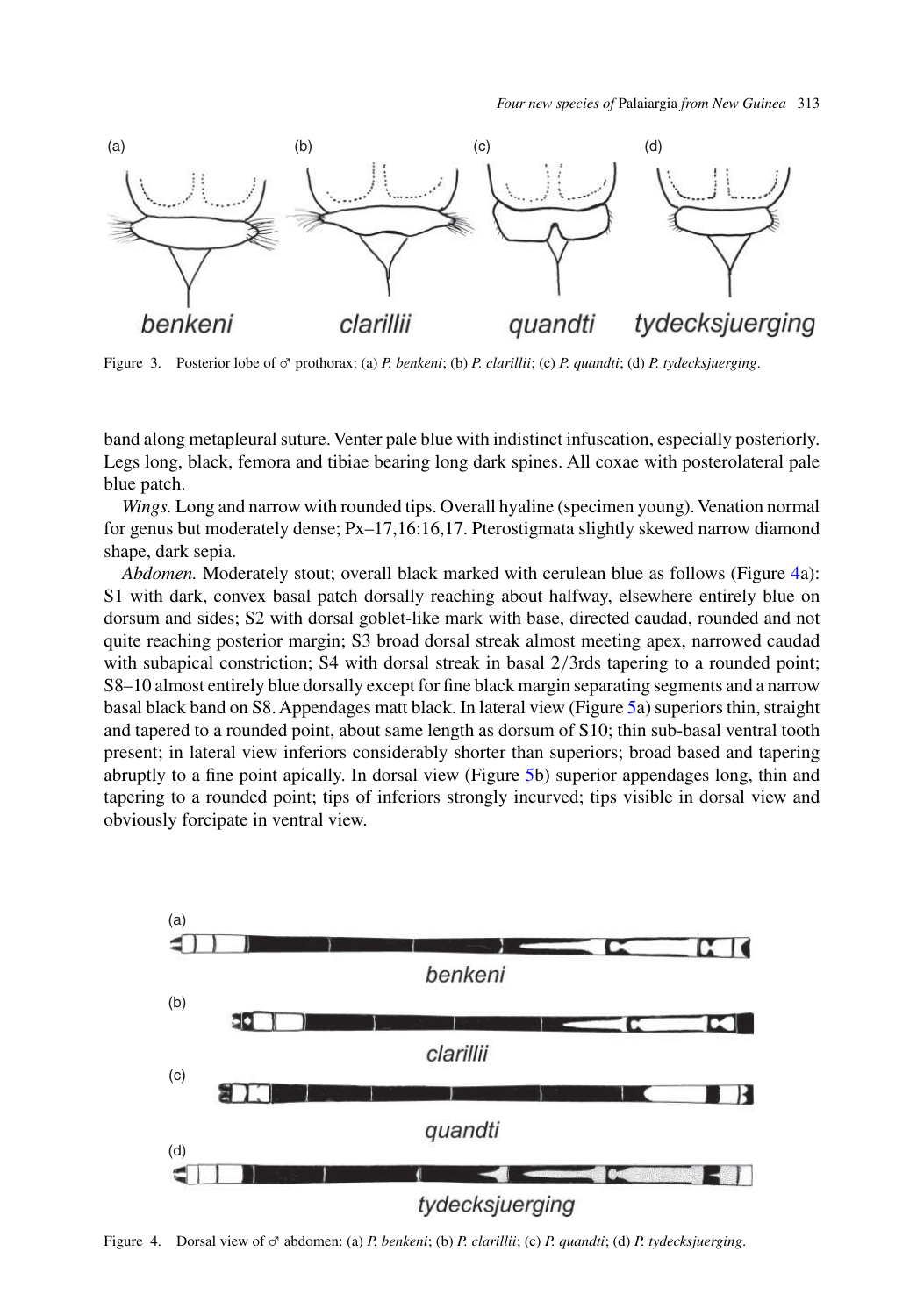<span id="page-5-0"></span>

Figure 5. Male appendages: (a) *P. benkeni* lateral; (b) *P. benkeni* dorsal; (c) *P. clarillii* lateral; (d) *P. clarillii* dorsal; (e) *P. quandti* lateral intact; (f) *P. quandti* lateral left superior removed; (g) *P. quandti* dorsal, left superior removed; (h) *P. quandti* ventral view, left superior removed; (i) *P. tydecksjuerging* lateral; (j) *P. tydecksjuerging* dorsal.

# *Measurements (mm)*

Hind wing 21.8; abdomen  $+$  appendages 36.1.

# *Variation in paratypes*

The type series includes three specimens of different ages. A teneral specimen has the bestdeveloped red postocular spots whereas in the most mature specimen these are not evident except as light brown smudges. The blue markings show no significant variation. The wings of the mature specimen are very lightly tinted with pale brown. There is slight variation in the number of Px (18 present in the forewings of the paratypes) and in size: Hind wing 21.8–22.9 mm; abdomen  $+$  appendages 36.1–36.5 mm.

*Female*

Unknown.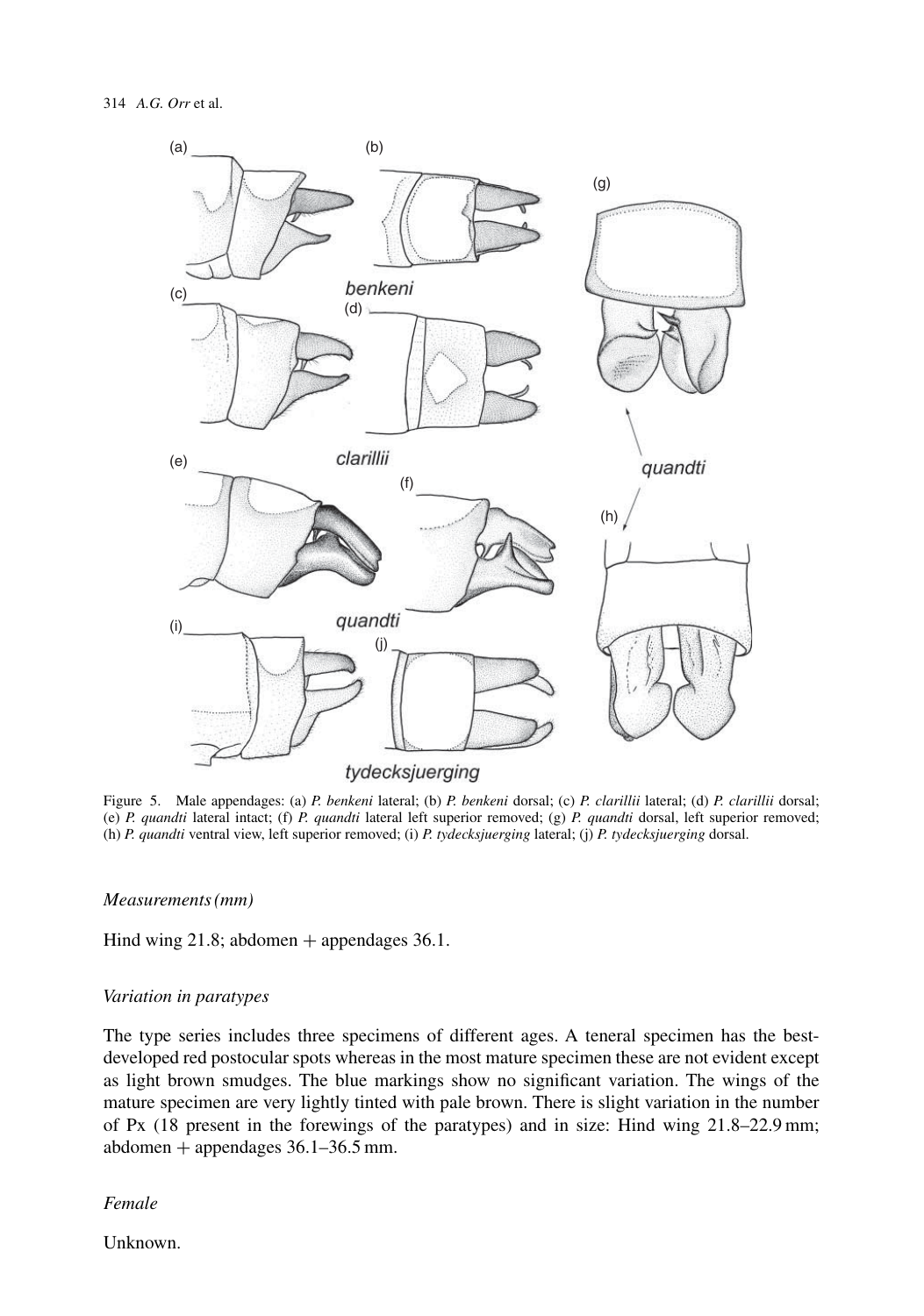<span id="page-6-0"></span>

Figure 6. *P. clarillii* ♀, detail of ovipositor and anal appendages.

# *Notes on habitat and behaviour*

Males were found at a one to two metre wide, largely unshaded stream in the low intensity agricultural area surroundings the small mountain village of Lelambo (900 m). They were found sitting on vegetation along the stream.

### *Remarks*

Although superficially similar in coloration to *P. halcyon*, the male anal appendages of *P. benkeni* sp. nov. are quite distinct, possibly suggesting a relationship with *P. alcedo* [Lieftinck, 1949.](#page-16-0) Two *Palaiargia* females of similar size to the male and with similar wing characters were collected at the same locality on 26 October 2008 but they clearly belong to two different species. In one the prothoracic structure suggests it is probably the female of *P. benkeni* sp. nov., but the second shares other characters with the male. Under the circumstances we deem it unwise to designate a female paratype until a specimen can be positively associated with the male by DNA analysis or by collecting a mating pair.

> *Palaiargia clarillii* **sp. nov.** (Figures 1c, 2a, 3b, 4b, 5c, d, 6)

# *Material examined*

Holotype  $\sigma$ . Papua New Guinea, Western Province, Dablin Creek, alt. 910 m asl [5° 12′ 54″ S,  $141° 13' 54''$  E], S.J. Richards leg. 2 March 2013, QM registration no T189837. Paratype 1 $\Omega$ , same data as holotype, QM registration no T189838. Both deposited in QM.

### *Etymology*

The specific epithet *clarillii* is a noun in the genitive case, of cryptic origin, so named at the request of Klaus-Peter and Mechtild Seiler in recognition of their generous support for Odonata research in New Guinea through the International Dragonfly Fund (IDF).

# *Diagnosis*

A medium sized robustly built damselfly with shortish abdomen (Figures [1c](#page-2-0), [2a](#page-3-0)). Narrow pale greenish yellow marking on head and sides of thorax. Abdominal segments 2–4 and 8–10 with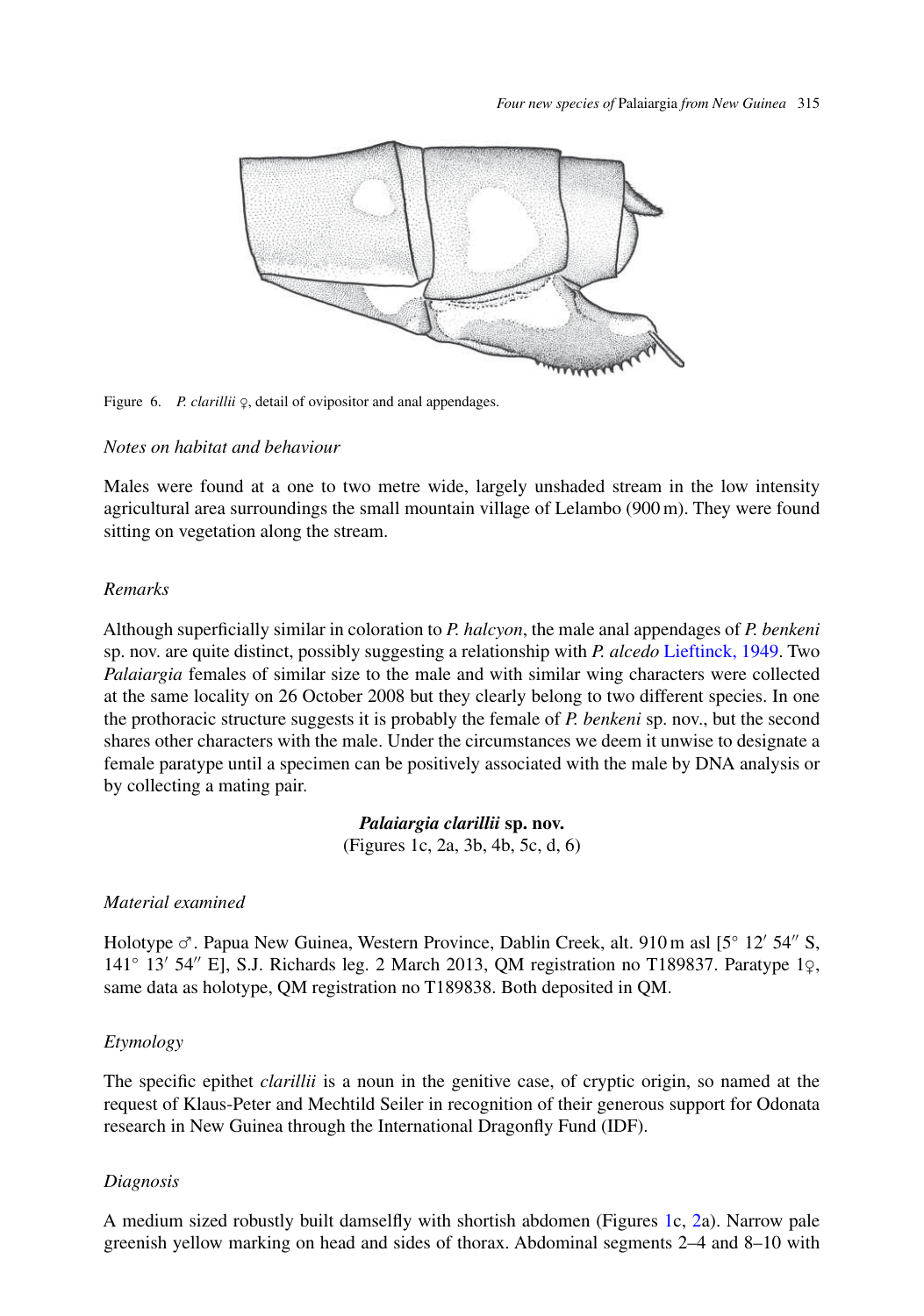dorsal cream coloured markings. Appendages superficially similar to those of *P. halcyon*, but coloration quite different.

#### *Description of male holotype*

*Head.* Labium black. Upper surfaces of head black except as follows: a broad transverse greenish yellow band running across the frons and genae from eye to eye and reaching the antennal sockets posteriorly; small greenish spot on outer face of mandible; 1st antennal segment with some pale colour anteriorly, remaining segments black.

*Thorax.* Prothorax sepia to black. In profile anterior lobe slightly raised and separated from the median lobe by a transverse groove; median lobe with bulbous dorsal prominence on either side separated by a longitudinal median furrow; only very slight groove between median and posterior lobe which is broad with posterior margin slightly sinuous and upturned, produced laterally to form small rounded projections bearing tufts of long dark setae (Figure [3b](#page-4-0)). Synthorax moderately robust, overall bearing rather short, fine, sparse setae. Dorsum (mesepisternum) black to dark sepia at lateral margins. Remainder dark reddish brown with thin pale greenish streak in anterior half of metepisternum touching spiracle and tapering towards wings. Legs with coxae reddish brown, remainder black, femora and tibiae bearing long dark spines.

*Wings.* Moderately narrow with rounded tips. Membrane overall with faint yellowish brown tinge. Venation normal for genus but moderately dense; Px–16,16:15,16. Pterostigmata slightly skewed, narrow kite shape with longer point directed apicad; dark sepia.

*Abdomen.* Moderately stout and short; ground colour reddish brown on S1 and becoming darker on S2; S3–10 black. Marked dorsally with creamy patches as follows (Figure [4b](#page-4-0)); S2 with flared goblet-like mark with base directed caudad, rounded, narrow and not reaching posterior margin; S3 with broad streak almost meeting apex, gently tapering caudad with tiny subapical constriction; S4 with narrow streak in basal 4*/*5ths tapering to a point; S8 and S9 with broad pale marks with narrow basal and apical black borders; S10 with small triangular patch with apex directed caudad. Appendages matt black. In lateral view (Figure [5c](#page-5-0)) superiors thin, apically tapered and slightly down-turned with a sub-basal shoulder ventrally; about same length as dorsum of S10; prominent thin sub-basal ventral tooth present, its tip obscured by inferiors; in lateral view inferiors slightly shorter than superiors; base moderately broad thence tapering upward to a rounded point apically. In dorsal view (Figure [5d](#page-5-0)) superior appendages moderately broad, tapering apically; tips of inferiors thin and strongly incurved; obviously forcipate and visible in dorsal view.

#### *Measurements (mm)*

Hind wing  $22.8$ ; abdomen  $+$  appendages  $31.5$ .

# *Description of female paratype (Figure [2a](#page-3-0))*

*Head.* Marked much as in male except anterior transverse pale band less well defined on posterior margin; antennal segment 1 with a clear narrow green axial line anteriorly.

*Thorax.* Prothorax reddish brown. In form similar to male but posterior lobe slightly narrower with lateral projections slightly more prominent. Synthorax ground colour reddish brown marked with pale yellowish green as follows: mesepisternum bearing a narrow antehumeral band strongly tapered posteriorly; mesepisternum with broad band covering much of sclerite except for brown band directly behind spiracle running along mesopleural suture; pale streaky smudge on metepimeron. Legs as in male.

*Wings.* As in male.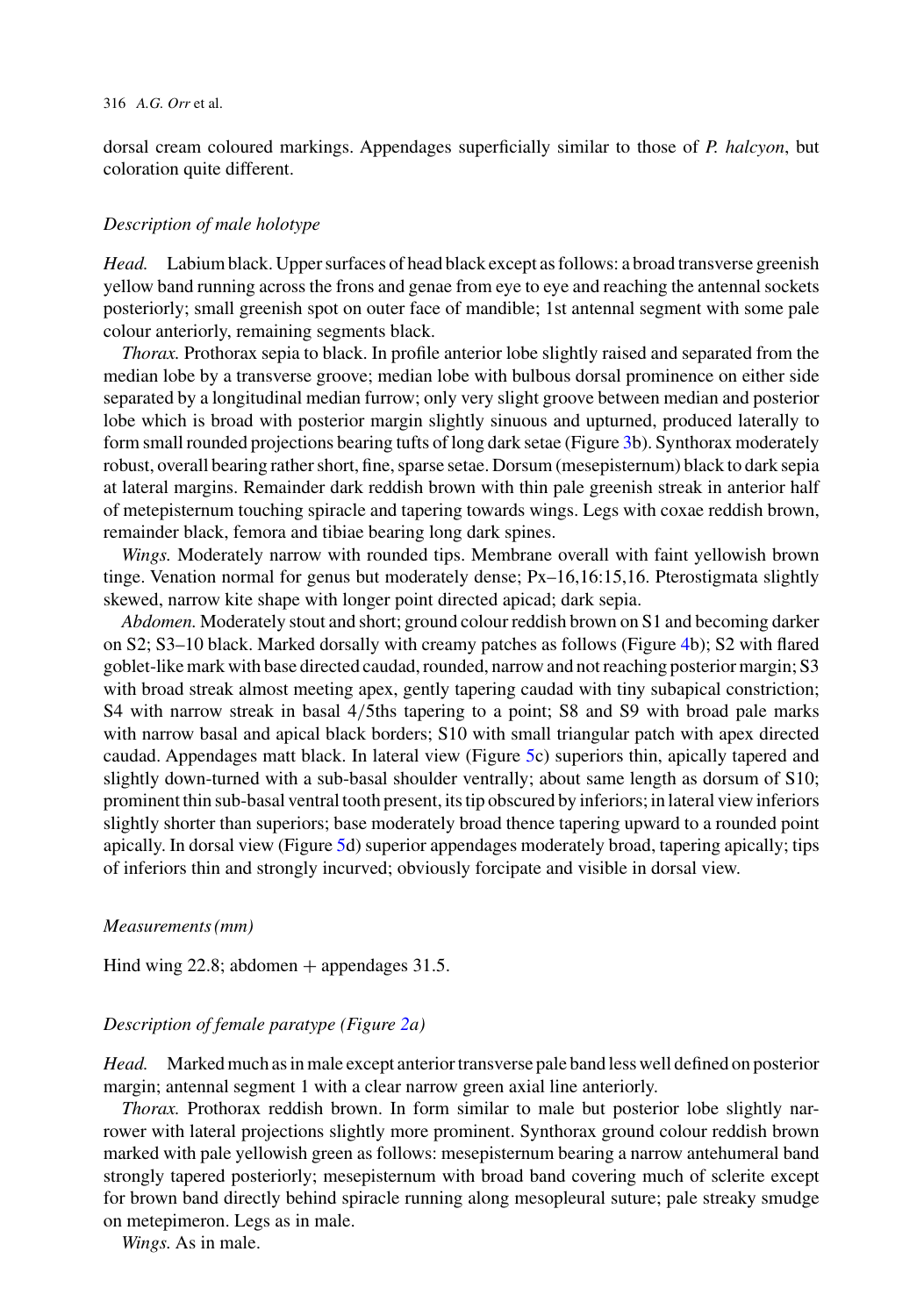*Abdomen.* Moderately stout and short; ground colour reddish brown basally obscurely marked with paler areas becoming black from S4–S10. S8 subapically with two small, dorsolateral, vertical, pale bluish streaks; S9 with narrow apical bluish semi ring; anal appendages short and narrowly conical, about half length of S10; paraproct flattened, scarcely evident in lateral view; valves of ovipositor short, broad basally tapering apically; lower margins bear well developed serrations (Figure [6\)](#page-6-0).

### *Measurements (mm)*

Hind wing  $23.8$ ; abdomen  $+$  appendages  $32.2$ .

# *Notes on habitat and behaviour*

Dablin Creek is a steep, rocky stream that drains the southern slopes of the Star Mountains above Tabubil town. At the type locality the creek is approximately 5–10 m wide, and consists of numerous torrents and small waterfalls rushing through boulders in moderately disturbed rainforest. The water was both cold and clear. Both specimens were captured approximately 50 m downstream of a large vertical waterfall, where a fallen tree over a smaller waterfall had produced a tangle of logs and broken foliage. The male specimen (holotype) was perched on a leaf overhanging the small waterfall in a patch of sun, while the female was perched on a dead log among the debris formed by the tree-fall. No other males were observed, and only one additional female, which eluded capture, was seen. It too was perched on the debris of the tree-fall.

# *Remarks*

This species appears to have affinities with *P. halcyon*. The female bears a sufficient resemblance to the male, allowing for normal sexual differences in coloration, for us to be reasonably confident with this association.

> *Palaiargia quandti* **sp. nov.** (Figures 1b, 3c, 4c, 5e, f, g, h)

# *Material examined*

Holotype ♂. Papua New Guinea, Western Province, Yakalgubip above Bilbilokabip Hamlet, alt. 1817 m asl [5° 07' 13" S, 141° 15' 29" E], M. Hammer leg. 19 February 2013. Deposited in QM, registration no T189839. Paratype  $1 \sigma$  Papua New Guinea, same locality as holotype but S.J. Richards leg. 18 February 2013. Deposited in SAM, registration no SAMA 07- 000984.

# *Etymology*

The specific epithet *quandti* is a noun in the genitive case, named after Ludwig Quandt in recognition of his exceptionally generous support for Odonata research in New Guinea through the International Dragonfly Fund (IDF).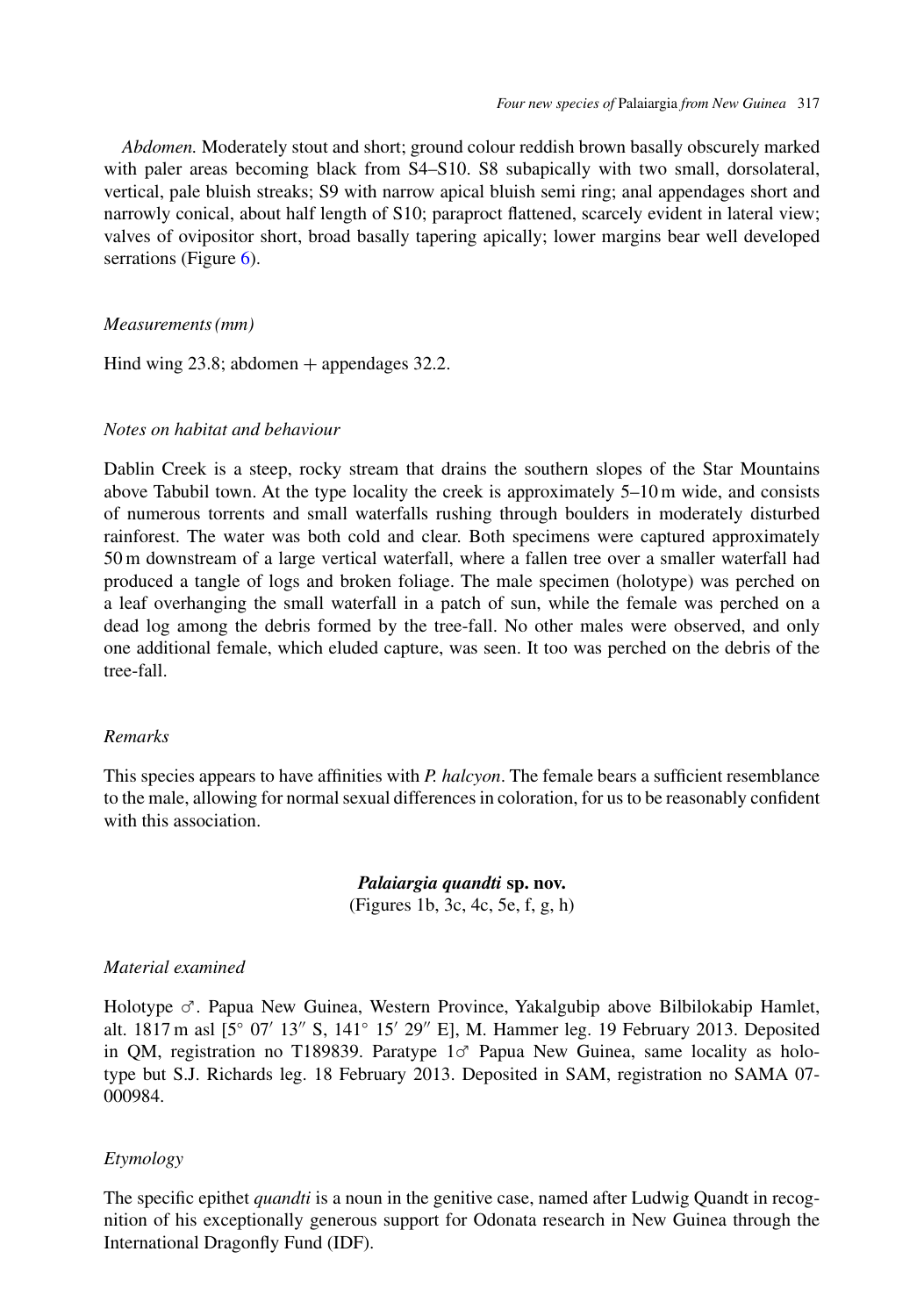#### *Diagnosis*

A medium sized robustly built damselfly with relatively short abdomen (Figure [1b](#page-2-0)). Brilliant orange-vermilion covering most of dorsal surface of head and light blue dorsal marking on abdominal segments 1–3 and 9–10. Readily separated from *P. charmosyna* by the reduced blue dorsal abdominal marking and entirely black thorax. Appendages distinctive.

# *Description of male holotype*

*Head.* Labium black. Labrum with strongly convex anterior margin; golden yellow with fine black basal margin and narrow central black bar intruding from base to beyond midpoint. Outer faces of mandibles with golden yellow spots. Anteclypeus narrow and black. Postclypeus black with obscure vermilion spot centrally. Genae with large pale yellow streaks. Vertex and posterior part of dorsum of head bright orange-vermilion except for a narrow dark band along the anterior margin of the frons, paired narrow diagonal black bars slanting forwards from the antennal socket to the eye margin, small black areas immediately behind the antennal sockets, and the ocelli. Clypeus and hind part of postocular lobes bearing long heavy black setae. Antennal segment 1 orange-vermilion; remaining segments black.

*Thorax.* Prothorax entirely matt black. In profile anterior lobe distinctly raised and separated from the strongly humped median lobe by a deep depression; similar depression between median and posterior lobe which is sharply raised to form a transverse flange with a well-developed medial notch creating overall a distinctive bilobed structure (Figure [3c](#page-4-0)). Synthorax robust, boxlike and entirely matt black, overall bearing long fine sparse black setae. Light tuft arising from low swelling on posterior part of venter. Legs long, black tending to dark sepia subapically on the femora, femora and tibiae bearing long dark spines.

*Wings.* Long and narrow with rather acute tips. Overall a light brownish tint. Venation normal for genus but rather dense; Px–19,16:16,18. Pterostigmata trapezoidal, costal margin almost twice length of posterior margin and distal angle strongly acute; dark sepia in colour.

*Abdomen.* Comparatively short and stout; overall black marked on dorsum with cerulean blue as follows (Figure [4c](#page-4-0)): S1 dark anteriorly with paired semicircular spots conjoined medially in apical half; S2 anterior 2*/*3rds blue; S3 with anterior 4*/*5ths blue with broadly rounded posterior margin; S4 and S5 with tiny basal blue flecks; S9 entirely blue dorsally except for fine black margin beyond posterior carina and small, posteriorly slanted, median notches on either side; S10 almost entirely blue above except for narrow basal black band and thin lateral wedges on posterior margin not meeting dorsally, resulting from rounded margin of blue patch. S10 dorsoventrally slightly flattened with distinct rounded lips at outer posterior corners seen from above.Appendages shining black, somewhat down-turned, dorsoventrally flattened and dorsally slightly shorter than S10 (Figure [5e](#page-5-0)). Superior appendages in outer lateral view bent downwards from a sub-basal angle then almost parallel-sided with well-developed apical notch (Figure [5e](#page-5-0)); in interior view distinctly concave with long sub-basal ventral spine directed inwards (Figure [5f](#page-5-0)). In dorsal view superiors robustly sculptured, broad basally tapered slightly to a rounded point, ventral sub-basal spine clearly visible (Figure [5g](#page-5-0)). Inferiors dorsoventrally flattened with complex dorsal structure. In lateral view lower margin smoothly convex, upper margin with robust internally directed middorsal spine only partially visible with superiors intact (Figure [5e](#page-5-0)). When this structure is revealed it appears as a broadly conical structure succeeded apicad by a rounded spatulate process (Figure [5f](#page-5-0)); in dorsal view the inferiors are broad basally with a broad terminal spatulate area in their distal half, partly delineated from the base by the inward projecting mid-dorsal spine (Figure [5g](#page-5-0)); in ventral view these spatulate processes clearly defined by post-median lateral contractions, especially on the inner margins (Figure [5h](#page-5-0)).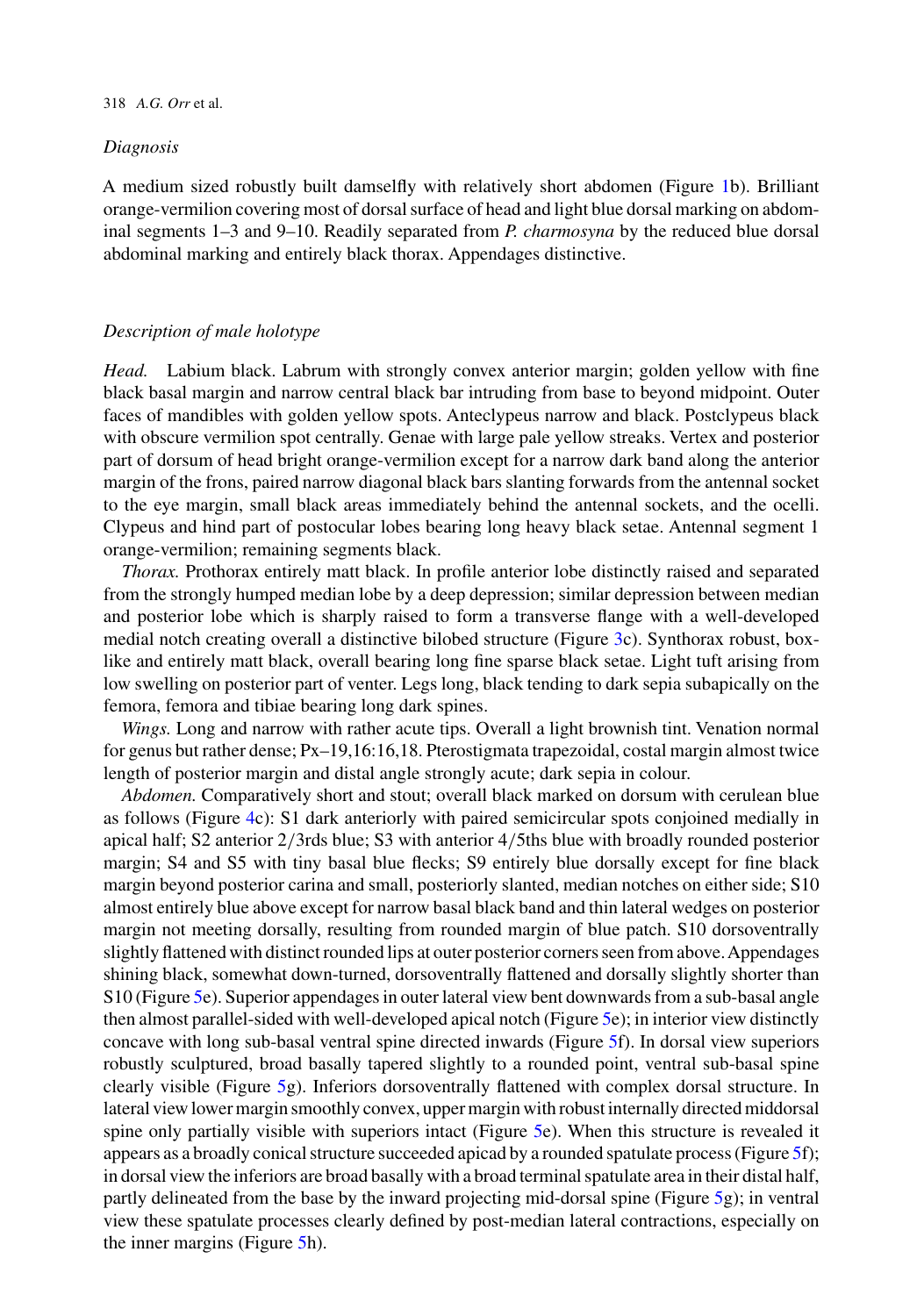# *Measurements (mm)*

Hind wing  $25$ ; abdomen  $+$  appendages 33.4.

# *Variation in paratype*

In the paratype there is slight variation in the colour of the anterior structures of the head, ranging from golden yellow to straw yellow, possibly as a result of preservation. The red spot on the post-clypeus may be absent. The blue on the dorsum of abdominal S1 is confined to the posterior half and that in S3 extends basolaterally as a thin band along the tergite. There is a slight difference in size from the holotype: Hind wing  $24.6$  mm; abdomen  $+$  appendages  $33.0$  mm.

*Female*

Unknown.

### *Notes on habitat and behaviour*

The type locality was a clearing near the base of the Hindenburg Wall, where *P. quandti* sp. nov. was found on low vegetation along a small (1–2 m wide) clear stream. The area had been cleared for a garden and individuals of this species flew down from small patches of remnant forest adjacent to the garden to perch on weedy plants near the stream during brief periods of sunshine. The climate at the site was extremely wet, and during the course of several days sampling at this site only 3–4 hours of sunshine in total were encountered.

### *Remarks*

Although superficially similar in coloration to the widespread *P. charmosyna*, the male anal appendages of this species are unique in the genus and set it apart from all other species. The complex structure of the broad, dorsoventrally flattened inferior appendages is particularly unusual. The structure of the posterior lobe of the prothorax is also unusual in the genus, as are the narrow, densely reticulated wings. It has no near known relatives in the genus.

# *Palaiargia tydecksjuerging* **sp. nov.**

(Figures 2b, 3d, 4d, 5i, j)

# *Material examined*

Holotype ♂. Papua New Guinea, Western Province, Tulenbeng Wok (second creek below Tabubil town on Kiunga Road) alt.  $450 \text{ m}$  asl  $[5^{\circ} 18' 30'' S, 141^{\circ} 15' 10'' E]$ , M. Hammer leg. 2 March 2013, immature. Deposited in QM, registration no T189340.

# *Etymology*

The specific epithet *tydecksjuerging* is a noun in apposition, named after Anke and Michael Tydecks-Jürging in recognition of their generous support for Odonata research in New Guinea through the International Dragonfly Fund (IDF).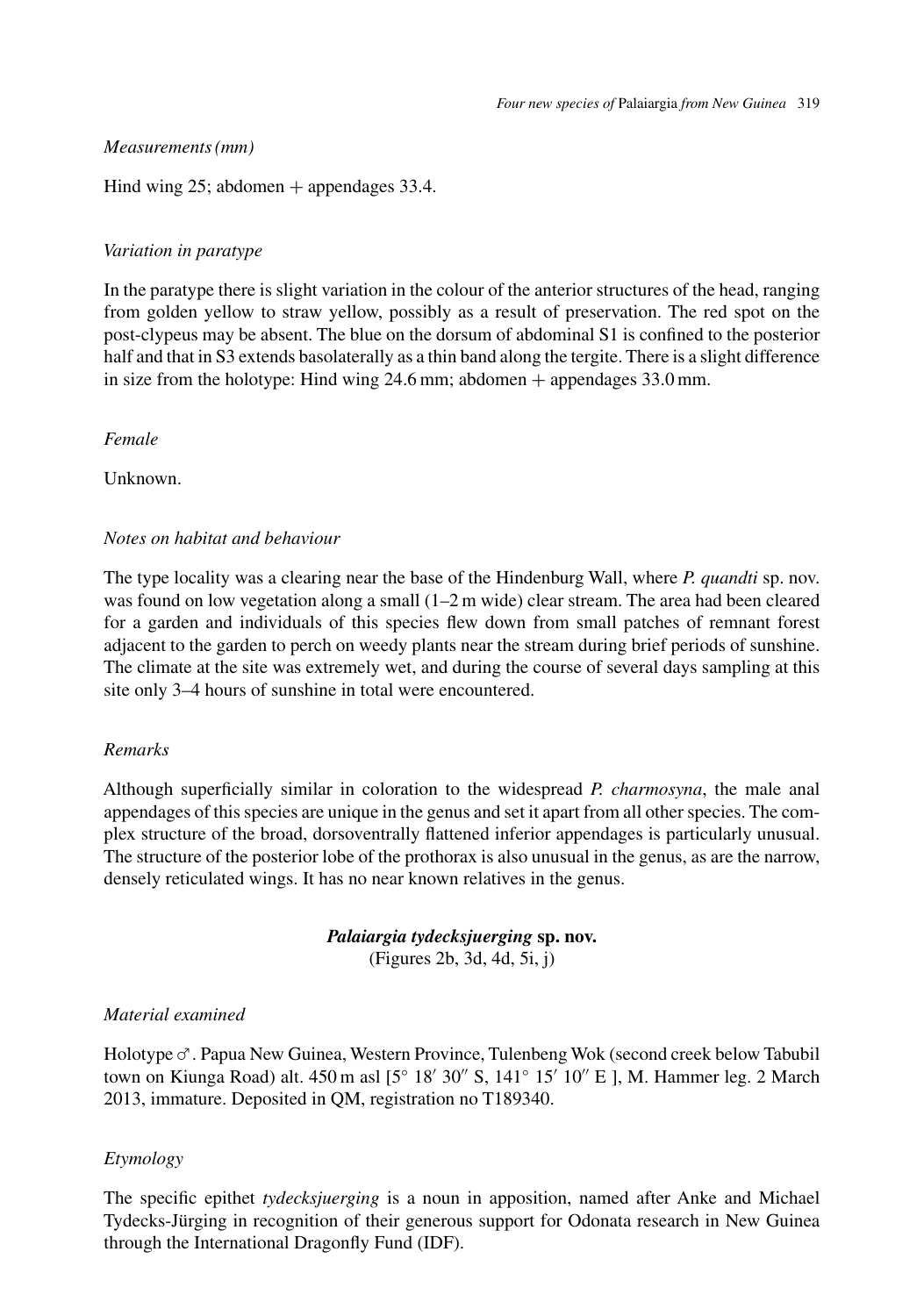#### *Diagnosis*

A medium sized robustly built damselfly (Figure [2b](#page-3-0)). Thorax with pale antehumeral stripes and pale lateral markings. Basal and terminal abdominal segments with extensive dorsal blue coloration, basal marking dull blue in holotype, possibly bright blue in mature specimens. Appendages distinctive.

#### *Description of immature male holotype*

*Head.* Labium dark brown to black, in places almost unpigmented owing to immaturity. Labrum with fine yellowish margin which may disappear with maturity. Upper surfaces of head dark sepia to black except as follows: a broad transverse pale yellowish band running across the frons and genae from eye to eye and reaching the antennal sockets posteriorly; 1st antennal segment pale; 2nd segment with pale streak anteriorly, remaining segments black.

*Thorax.* Prothorax pale to dark sepia marked dorsolaterally on median lobe with light purplish blue. In profile anterior lobe slightly raised and separated from the median lobe by a transverse groove; median lobe with bulbous dorsal prominence on either side separated by a longitudinal median furrow; only very slight groove between median and posterior lobe which is moderately developed and semi erect with the lateral angle not produced or bearing conspicuous setae (Figure [3d](#page-4-0)). Synthorax of medium build, overall bearing rather short, fine, sparse setae. Ground colour chocolate brown, perhaps darkening with maturity. Dorsum (mesepisternum) with broad, slightly curved antehumeral band running from mesokatepisternum to middle of anterior margin of mesepisternum, overall set well in from humeral suture (Figure [2b](#page-3-0)). Sides of synthorax with mesepimeron dark brown; remainder pale bluish except for brown triangular streak in metepimeron and along metapleural suture. Legs with coxae dark brown on prothorax, pale on synthorax; trochanters pale; remainder light brown to dark sepia, femora being paler in meso- and metathorax; femora and tibiae bearing long dark spines. All parts of legs beyond coxae probably dark in mature specimens.

*Wings.* Moderately narrow. Membrane hyaline, clearly teneral. Venation normal for genus, rather open; Px–15,13:13,15. Pterostigmata slightly skewed, narrow kite shape with longer point directed apicad; medium sepia, presumably dark in mature specimens.

*Abdomen.* Moderately long for genus, medium build; S1 entirely pale greenish; remainder black with dorsal markings as follows (Figure [4d](#page-4-0)): S2 with basal half bearing saddle of dark blue continuing as a fine, round-tipped line along middorsal carina almost to apex; S3 with long, dark blue, dorsal streak tapering to a subapically notched rounded end just before apex; S4 with similar streak tapering to a rounded point at about 5*/*6th the length of the segment; S5 with a short, pointed, dark blue streak in basal 1*/*5th; S6 with small basal blue markings dorsally; S8 to S10 with extensive pale violet blue marks on dorsum with narrow basal and apical black borders, broader at base of S8. Appendages dark brown to black. Superiors dorsoventrally flattened, moderately broad and tapering gently apicad with rounded tip distinctly and sharply down-turned; in preserved specimen tip folded inward and downward creating a truncated profile at apex but this folding is an artefact of preservation of a very soft specimen as photographs of the living specimen show the tips depressed but not folded back; long thin sub-basal ventral tooth present, barely visible behind S10 and inferiors in lateral view (Figure [5i](#page-5-0)); total length of superiors equals that of S10. Inferior appendages robust and distinctly forcipate; considerably longer than superiors. In dorsal view (Figure [5j](#page-5-0)) tips of inferiors robust and incurved; obviously but not strongly forcipate and visibly extending well beyond superiors.

#### *Measurements (mm)*

Hind wing  $23.5$ ; abdomen  $+$  appendages 33.4.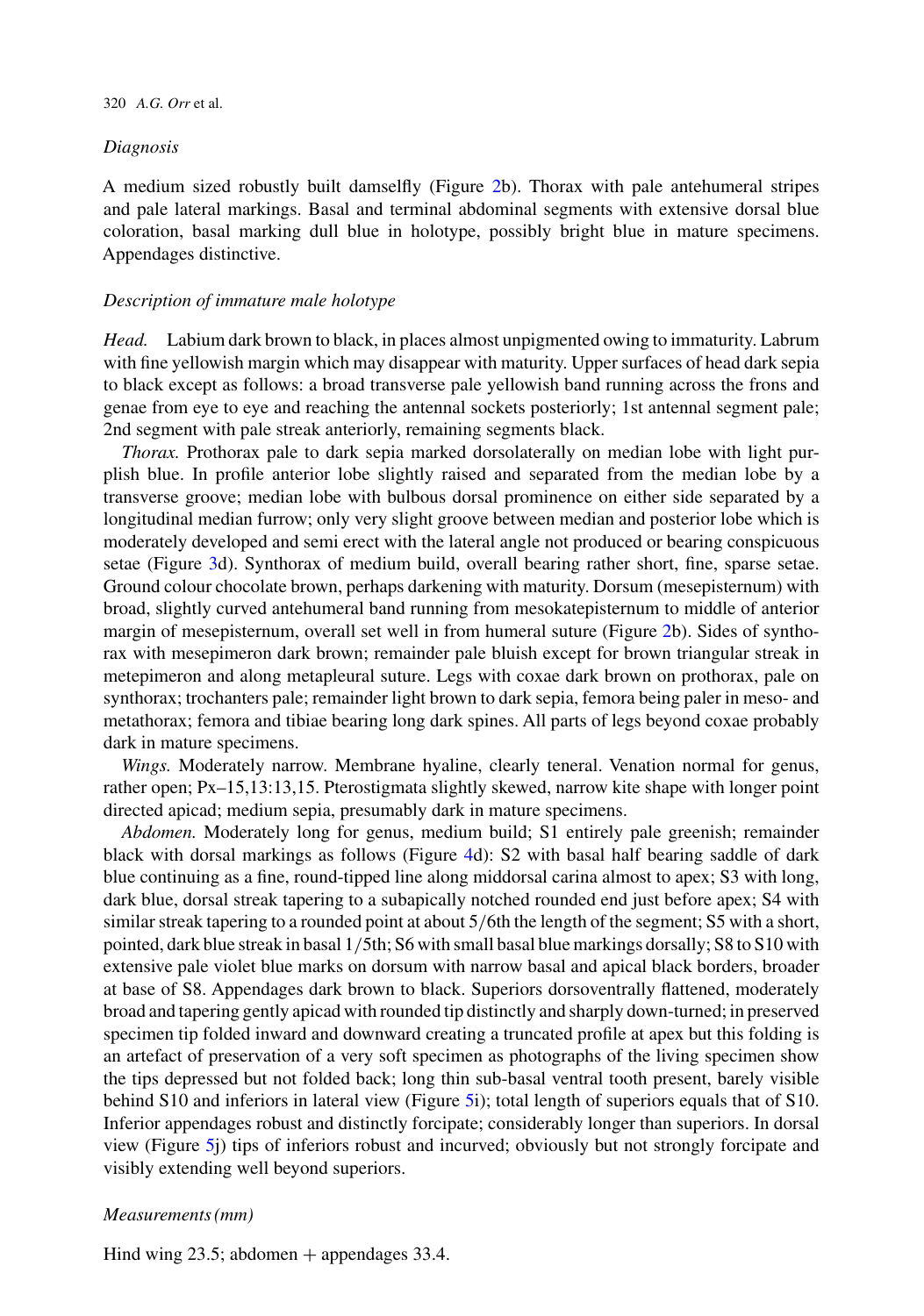# *Female*

# Unknown

# *Notes on habitat and behaviour*

The type locality was a steep, clear rocky stream approximately 5 m wide that bisects the Tabubil-Kiunga Road. Forest in the vicinity had been severely degraded through cutting for firewood and gardens, and a small village is located close to the stream. However riparian vegetation immediately adjacent to the stream remained in sufficiently good condition to support a moderately diverse stream-dwelling assemblage of odonates.

# *Remarks*

The colours of the holotype are poorly developed and until a fully mature male is found this species will remain enigmatic. Nevertheless the male appendages, with depressed ends to the superiors, and much longer forcipate inferiors, are unlike those of any known species and by these characters specimens should be easily recognised as belonging to this species. Teneral specimens of other *Palaiargia* species can exhibit similar coloration to this specimen and on this basis it is conjectured that the pale markings on the head and thorax will develop into a distinct pale blue or green and the abdominal dorsal marking, especially that on S8–10, may become bright cerulean blue. This however requires confirmation. A mature female (Figure [2c](#page-3-0)) was taken at the same locality as the holotype and probably belongs to this species. Nevertheless as there is no certain evidence associating it with the holotype, it is not included in the type series. A very teneral male, probably of the same species, collected at the nearby Umansin Stream by M. Hammer on 27 February 2013, is similarly excluded as it offers few useful characters.

# **New distribution records**

Note, for ease of reference, modern geopolitical names are appended to the original data labels, which have been standardised.

# *Palaiargia carnifex* Lieftinck, 1932

19 ✚, 2 ✙: Indonesia, Papua Province, Kabupaten Sarmi, Van Rees Hills, Batavia Rapids, 3 April 1940, leg. J.F.K. van Eechoud, RMNH.

# *Palaiargia c. ceyx* [Lieftinck, 1949](#page-16-0)

8 ✚, 4 ✙: Indonesia, Papua Province, Kabupaten Tolikara, Swart Valley [Ilim], 7–8 November 1958, leg. J.L Gressitt, formerly Bishop Museum, RMNH.

 $9 \text{°C}$ , 5  $\text{°C}$ : Indonesia, Papua Province, Kabupaten Tolikara, Swart Valley [Ilim], 1600 m, various dates in 1958, leg. D. Bergman, formerly Bishop Museum, RMNH.

 $1 \text{ } \sigma$ ,  $1 \text{ } \Omega$ : [probably Indonesia, Papua Province], Kumine River, Guega, 1200–1250 m, 15 November 1958, formerly Bishop Museum, RMNH.

# *Palaiargia ceyx flammula* [Lieftinck, 1949](#page-16-0)

1  $\sigma$ : Indonesia, Papua Province, Kabupaten Tolikara, Bokondini, 40 km N of Baliem Valley, 1400 m, 20 November 1961, leg. L. & S. Quate, RMNH.

# *Palaiargia ceyx* ssp.?

1 ç: Indonesia, Papua Province, Kabupaten Tolikara, Swart Valley [Ilim], Kutsime, 1500 m, leg. J.L. Gressitt, RMNH.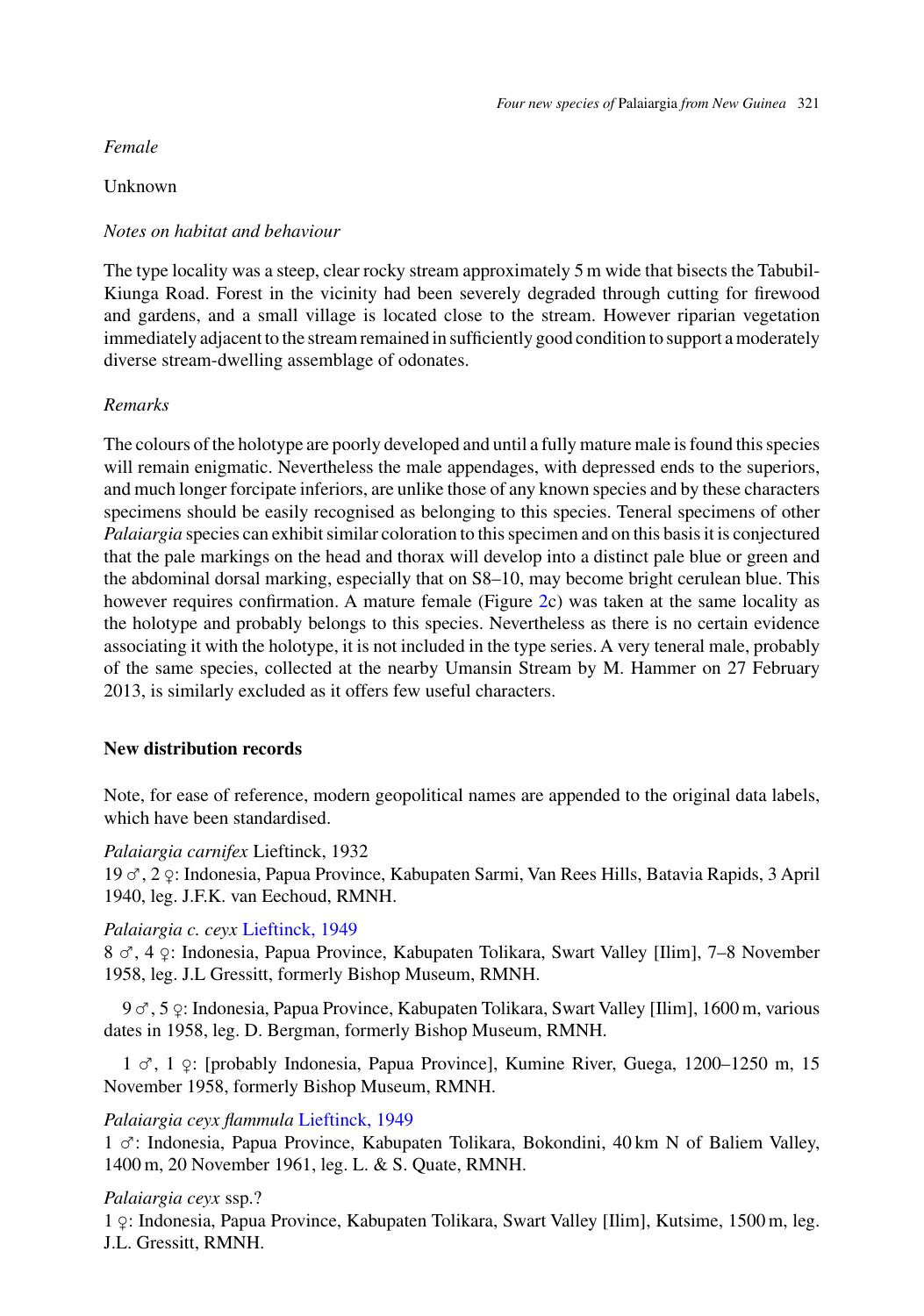

Figure 7. Map showing distribution of the newly described species *P. benkeni*, *P. clarillii*, *P. quandti* and *P. tydecksjuerging*. Icons representing each species as indicated.

# *Palaiargia charmosyna* Lieftinck, 1932

1  $\sigma$ : Indonesia, Papua Province, Kabupaten Jayapura, Genjem, Nimboran Vlakte, 3 November 1954, leg. L.B. Holthuis & L.D. Brongersma, RMNH.

### *Palaiargia ernstmayri* Lieftinck, 1972

1  $\sigma$ , 1  $\sigma$ : Indonesia, Papua Province, Mokwam, 8–9 November 2011, picture by S. Lamberts, not collected; photographs in this paper (Figure [9\)](#page-15-0).

### *Palaiargia humida* Förster, 1903

1 ♂, 1 ♀ (teneral): Papua New Guinea, Morobe Province, Kabwum, 5 September 1964, leg. H.M. van Deusen, Archbold Expedition, RMNH.

### *Palairgia stellata* (Ris, 1915)

1  $\sigma$ : Papua Barat Province, Kabupaten Fakfak, Bombarai Peninsula, Bomberi to Kalimati, 10 June 1959, leg. J.L. Gressitt, formerly Bishop Museum, RMNH.

1  $\sigma$ : Papua Barat Province, Kabupaten Fakfak, Bombarai Peninsula, Fakfak, 8 June 1959, leg. T.C. Maa, formerly Bishop Museum, RMNH.

# *Palaiargia* species a

1  $\sigma$  (teneral), 3  $\varphi$ : Papua New Guinea, Southern Highland Province, Muller Range, CI Muller Range expedition, Camp 1 (Gugusu),  $5^{\circ}$  43' 45" S,  $142^{\circ}$  15' 48" E, 515 m asl, 4–11 September 2009, leg VJ Kalkman, RMNH.

*Palaiargia* species b

1 ✙: Indonesia, Yapen, Yobi, river partly in degraded forest and partly in virgin forest. 18 July 2006, leg. V.J. Kalkman, RMNH.

# **Discussion**

The description of the above four species brings the total number of named *Palaiargia* species to 24, with four species occurring in the northern Moluccas and 20 in New Guinea (Figures 7, [8\)](#page-14-0). Specimens from Muller Range, Papua New Guinea listed by Kalkman, Theischinger, and Richards (2011) probably represent a new species (*Palaiargia* sp. a), but are too teneral to describe. A single female fromYapen may also represent a new species (*Palaiargia* sp. b). Specimens listed by [Oppel](#page-16-0)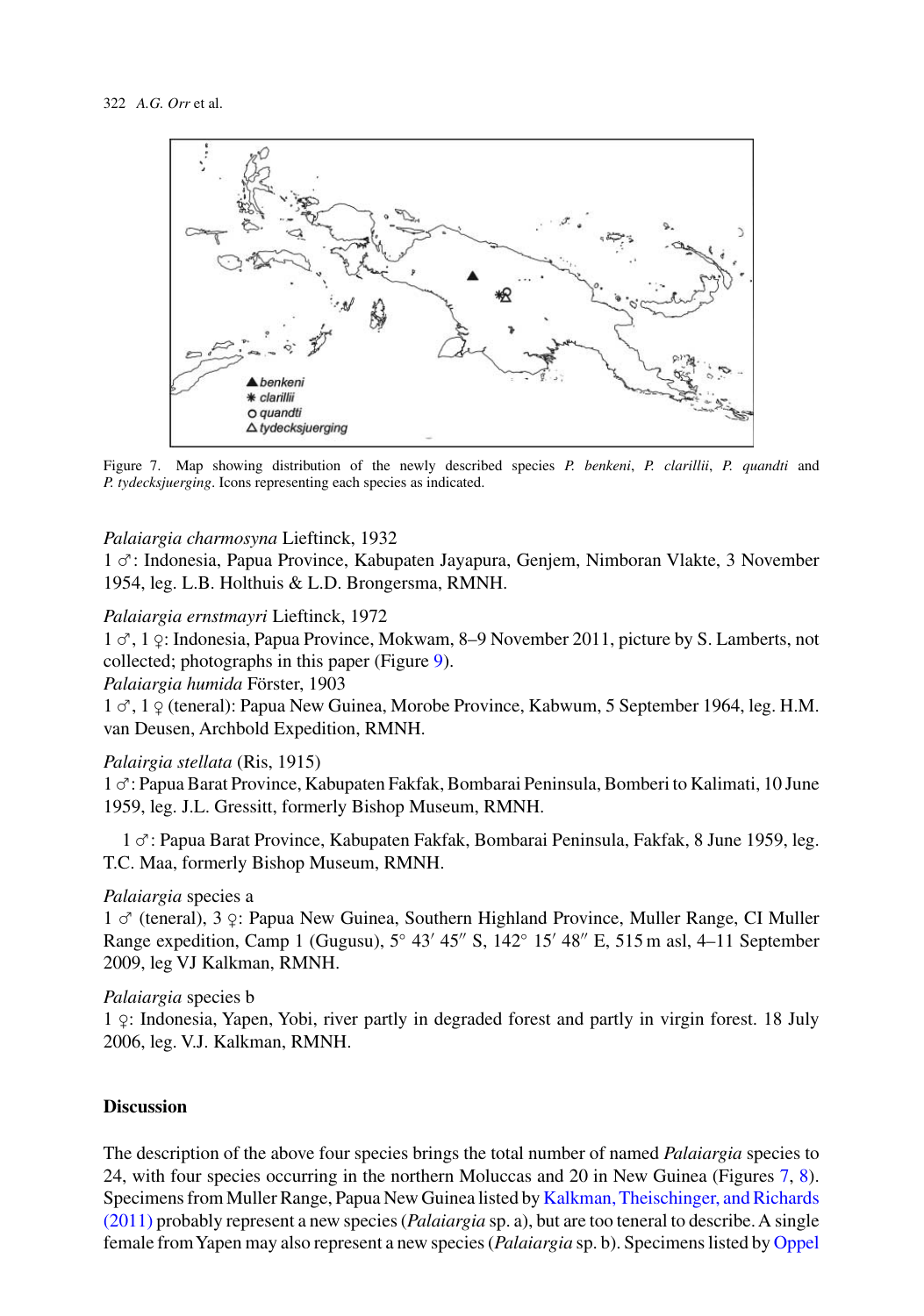<span id="page-14-0"></span>

Figure 8. Maps showing distribution of all described *Palaiargia* species, plus undescribed Muller Range *Palaiargia* sp. a, and undescribed Yapen *Palaiargia* sp. b. Icons representing each species as indicated.

[\(2005, 2006\)](#page-16-0) might also belong to an undescribed species but we have not been able to examine these. A specimen listed by [Kaize and Kalkman \(2011\)](#page-16-0) from Kabupaten Mappi, Katan in the southern lowlands of Papua was found to be *Pseudagrion lucifer* Theischinger, 1997. This is a northern Australian species and is a new record for New Guinea.

It seems likely that at least a dozen additional species of *Palaiargia* remain to be discovered especially in the poorly explored southern slopes of the central mountain range. In New Guinea the main diversity is found in the western two-thirds with a majority of species having very restricted distributions. The main exception to this is *P. charmosyna*, which is common in the lowland surroundings of Jayapura (Indonesia) but has also been recorded from Crater Mountain Wildlife Management Area (PNG) 600 km to the east, and Kokoda (PNG), nearly 1000 km to the east [\(Lieftinck, 1949;](#page-16-0) [Oppel, 2005\)](#page-16-0). This low diversity in the east cannot be explained by lack of exploration and the paucity of records seems to reflect a true absence of the genus in this area. The four new species were all associated with running water and the genus is believed to be strictly dependent on lotic habitats.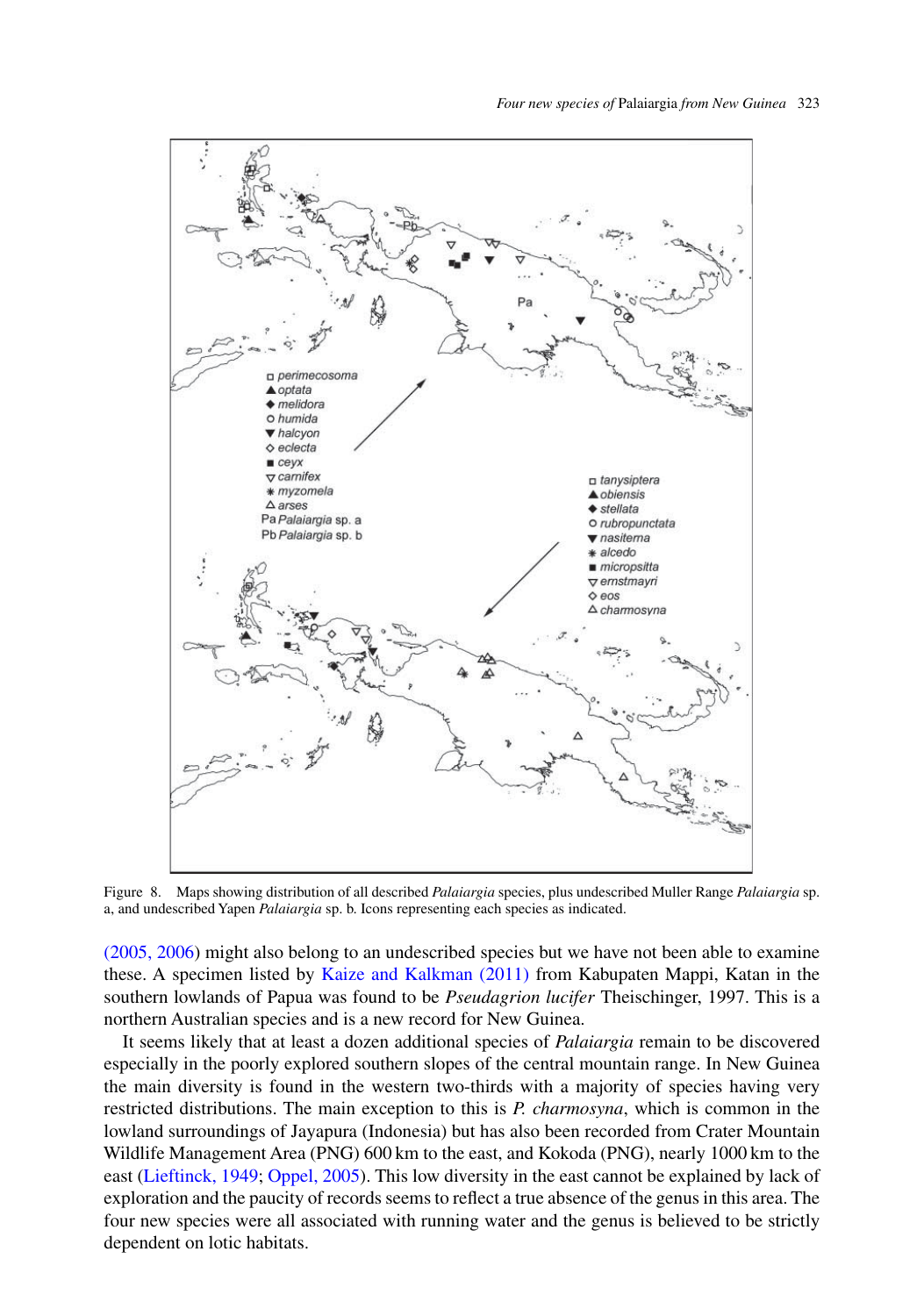<span id="page-15-0"></span>

Figure 9. *P. ernstmayri* in life: (a) male; (b) female. Photos courtesy of Sandra Lamberts ©.

It is certain that the distributions of the known species are still very imperfectly known, and there may be more geographic variation among these than is currently recognised. As an example of a recent rediscovery, the little known species *P. ernstmayri* Lieftinck, 1972 has recently been recorded from the Arfak Mountains of West Papua (Indonesia). This is the first record of the species since its description. Figure 9 depicts for the first time the male and female of this species in life.

### **Acknowledgements**

Field work in Papua New Guinea by Stephen Richards was supported by the Wildlife Conservation Society-PNG through a grant and logistical support from the PNG Sustainable Development Program (PNGSDP) and he is particularly grateful